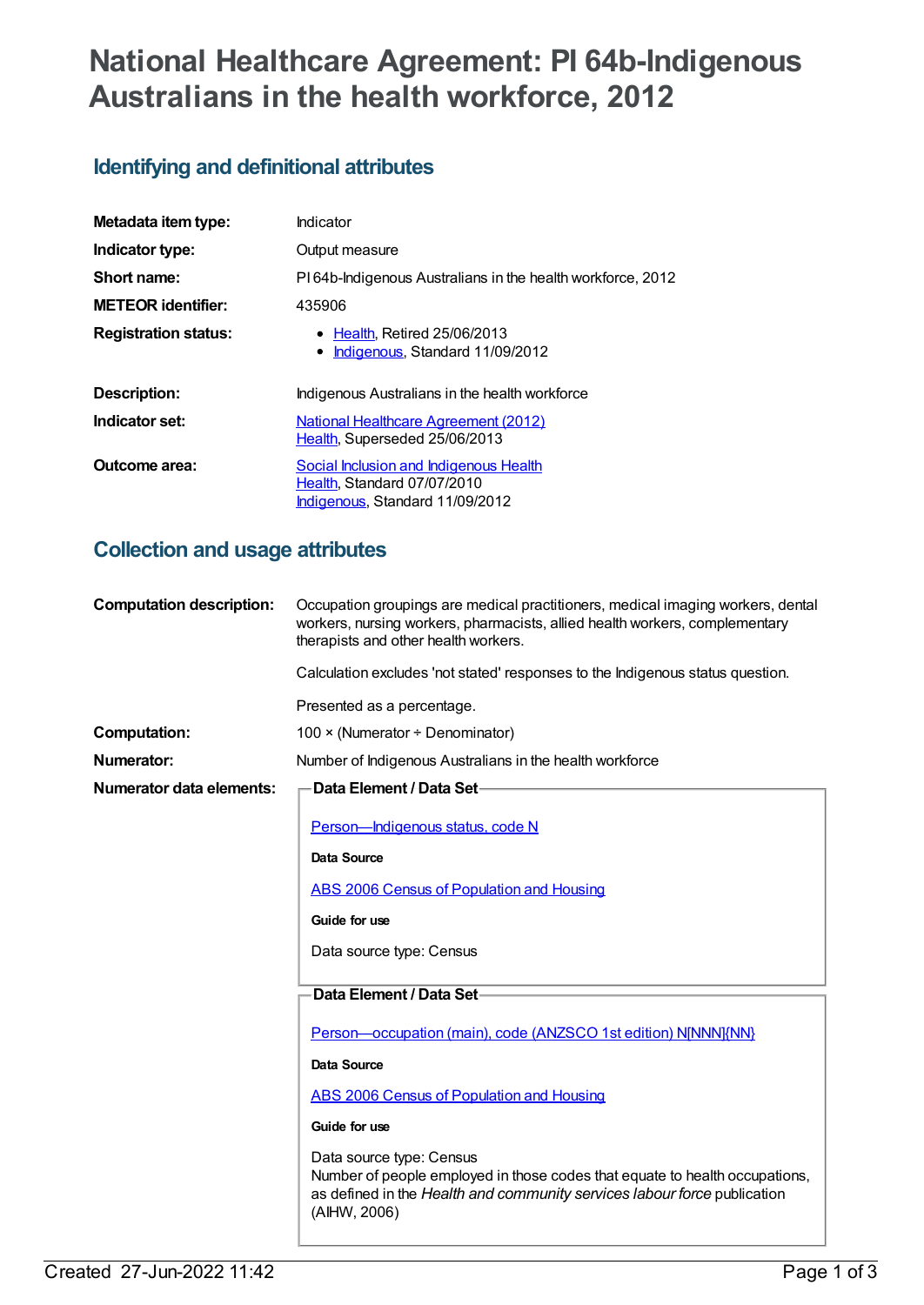| Denominator:                            | Total health workforce                                                                                                                                                                                                                           |
|-----------------------------------------|--------------------------------------------------------------------------------------------------------------------------------------------------------------------------------------------------------------------------------------------------|
| Denominator data<br>elements:           | Data Element / Data Set-                                                                                                                                                                                                                         |
|                                         | Person-occupation (main), code (ANZSCO 1st edition) NJNNNJ{NN}                                                                                                                                                                                   |
|                                         | Data Source                                                                                                                                                                                                                                      |
|                                         | ABS 2006 Census of Population and Housing                                                                                                                                                                                                        |
|                                         | Guide for use                                                                                                                                                                                                                                    |
|                                         | Data source type: Census<br>Number of people employed in those codes that equate to health occupations,<br>as defined in the Health and community services labour force publication<br>(AIHW, 2006)                                              |
| Disaggregation:                         | State and territory, occupation grouping (no data)                                                                                                                                                                                               |
| <b>Disaggregation data</b><br>elements: | Data Element / Data Set                                                                                                                                                                                                                          |
|                                         | Person-area of usual residence, geographical location code (ASGC 2006)<br><b>NNNNN</b>                                                                                                                                                           |
|                                         | <b>Data Source</b>                                                                                                                                                                                                                               |
|                                         | ABS 2006 Census of Population and Housing                                                                                                                                                                                                        |
|                                         | Guide for use                                                                                                                                                                                                                                    |
|                                         | Data source type: Census<br>The first character of the 5 digit ASGC code is the state/territory identifier.                                                                                                                                      |
|                                         | Data Element / Data Set-                                                                                                                                                                                                                         |
|                                         | Person-occupation (main), code (ANZSCO 1st edition) N[NNN]{NN}                                                                                                                                                                                   |
|                                         | <b>Data Source</b>                                                                                                                                                                                                                               |
|                                         | <b>ABS 2006 Census of Population and Housing</b>                                                                                                                                                                                                 |
|                                         | Guide for use                                                                                                                                                                                                                                    |
|                                         | Data source type: Census                                                                                                                                                                                                                         |
| Comments:                               | Most recent data available for 2012 CRC report: 2006                                                                                                                                                                                             |
|                                         | NO NEW DATA FOR 2012 REPORTING.                                                                                                                                                                                                                  |
|                                         | The scope of the health workforce for this indicator is those employed in health<br>occupations. Those occupations that are defined as health occupations are<br>detailed in AIHW's Health and community services labour force 2006 publication. |

# **Representational attributes**

| <b>Representation class:</b> | Percentage |
|------------------------------|------------|
| Data type:                   | Real       |
| Unit of measure:             | Person     |
| Format:                      | N[N].N     |

# **Indicator conceptual framework**

| <b>Framework and</b> | <b>Effectiveness</b>                   |
|----------------------|----------------------------------------|
| dimensions:          |                                        |
|                      | <b>Efficiency &amp; Sustainability</b> |